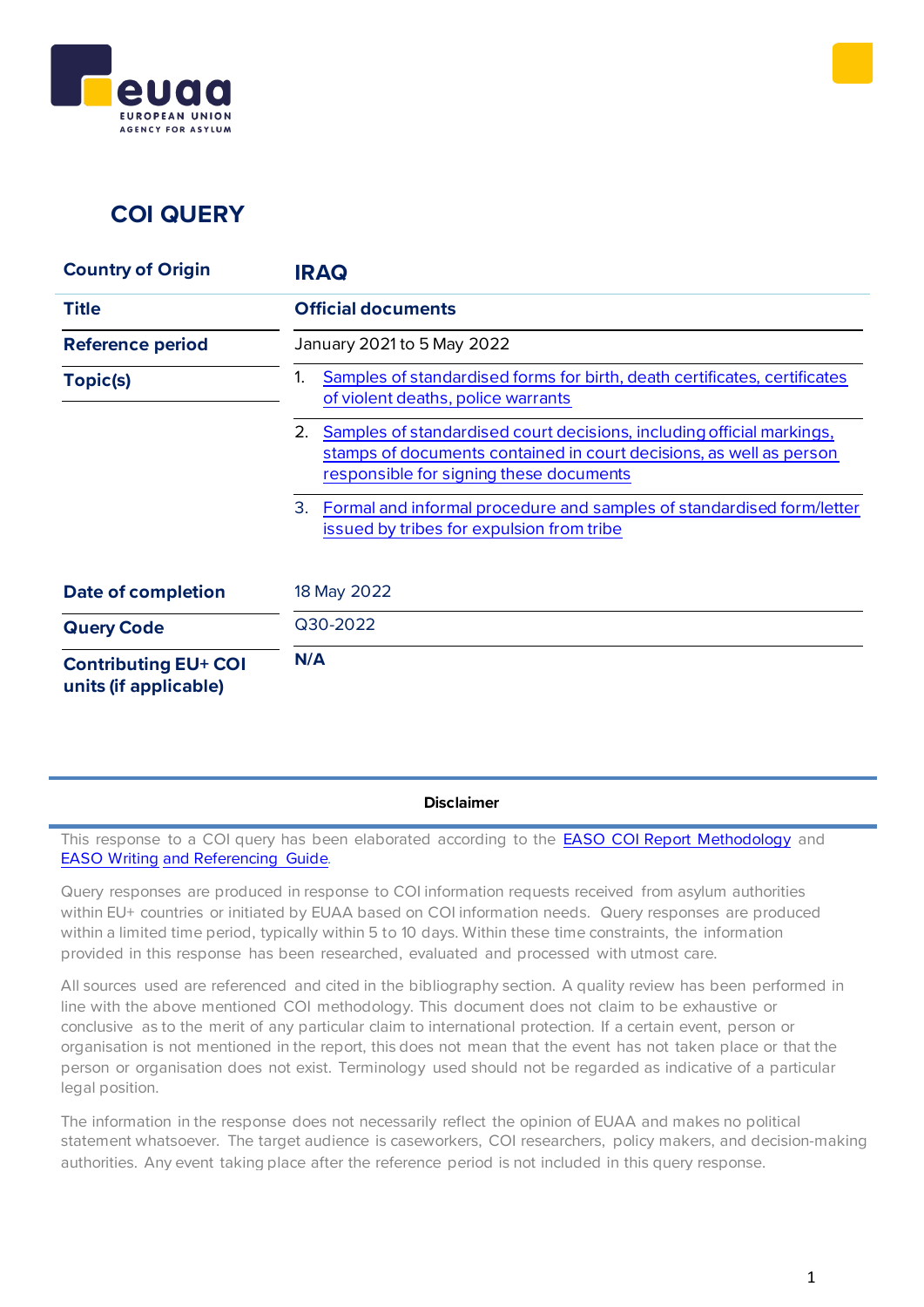



# **COI QUERY RESPONSE – Iraq**

# **Official documents**

# <span id="page-1-0"></span>**1. Samples of standardised forms for birth, death certificates, certificates of violent deaths, police warrants**

Among all sources consulted within the time constrain for responding to this COI query, no information could be found on samples of standardised forms for birth, death certificates, certificates of violent deaths, police warrants.

The following paragraphs provide some general information about the aforementioned certificates as well as some resources useful to consult.

## **Birth certificates:**

UNHCR reports the following:

'Birth registration in the civil registry establishes the existence of a person under the law and lays the foundation for establishing one's legal identity including nationality and safeguarding civil, political, economic, social, and cultural rights**.** It is therefore imperative that every child is registered at birth. To register new-born children in Iraq, parents must:

- Obtain a birth certificate from the hospital where the child was born, or from the obstetrician, licensed nurse or midwife in case of birth outside of health facilities.
- Bring the birth certificate to the Directorate of Health for validation and recording in the Birth and Deceased logs.
- In Central & Southern governorates: A copy of the endorsed birth certificate should be delivered by one of the parents to the Civil Affairs Directorate to maintain the family record.

Under Iraqi law (Law no.148 for 1971), birth registration procedures must be completed within 15 days in case of hospital birth, and 30 days in case of home birth. If parents miss the deadline, a court procedure is required to obtain a birth certificate and a nominal fee must be paid'. 1

A 2015 report by Landinfo on 'Iraq: Travel documents and other identity documents' contains information, *inter alia*, on registration and procedures for obtaining birth certificates, including cases of forgeries. According to this source:

'The registration of births and deaths is regulated by the Registration of Births and Deaths Law No 148 of 1971. This act followed law No 30 of 1947, which made the registration of births and deaths mandatory (IIVRS, 1980).

A birth must be registered within 15 days if the child was born in hospital and within

<sup>&</sup>lt;sup>1</sup> UNHCR, Iraq, Birth Registration, n.d., [url](https://help.unhcr.org/iraq/en/rights-and-obligations/birth-registration/)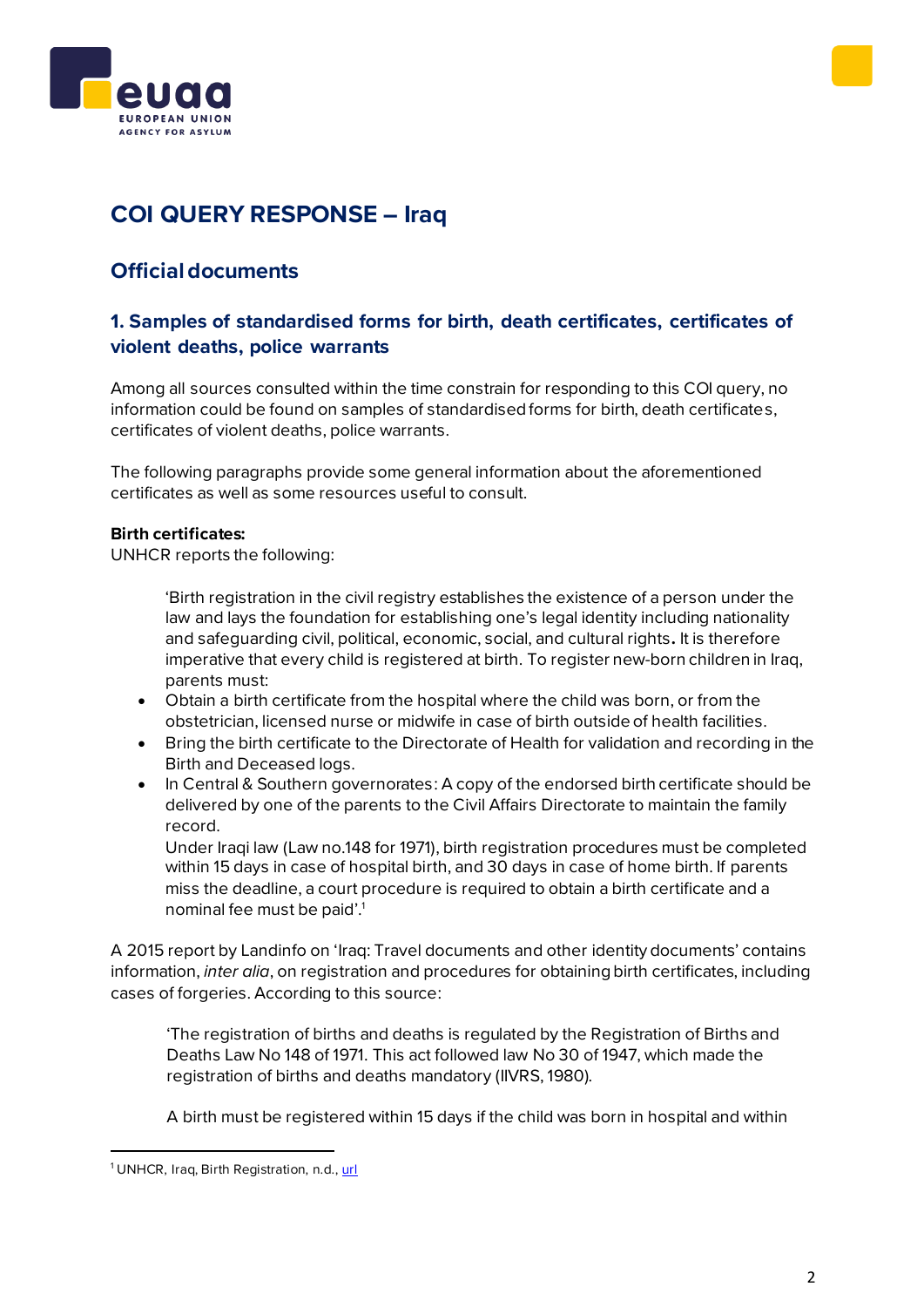



30 days if the child was born at home in a city. If the child was born at home in a rural area, the deadline is 45 days (Iraq e-GOV Portal, n.d.a). The deadline is 60 days for children born abroad. A fine is imposed if the deadline is exceeded.

The doctor, midwife or registered nurse assisting the birth is responsible for issuing and signing a birth certificate and for sending it for approval and registration at a dedicated health enterprise (Iraq e-GOV Portal, n.d.a). The health enterprise retains one copy, while a second copy is sent to the relevant health authority and a third copy is given to the child's parents. The health authorities are responsible for sending the birth certificate to the correct population registration office.

In connection with births outside health enterprises, the doctor, midwife or registered nurse shall issue, sign and send the birth certificate to the relevant authority for approval and registration. This must be done within 30 days if the birth takes place in a city, and within 45 days if the birth takes place in a rural area. The first copy of the birth certificate shall be sent to the population registration office, while the two other copies shall be returned to the person who was present during the birth. This person shall retain one copy and give the other one to the child's parents.

The parents must bring the child's birth certificate to their local population registration office so that the child can be issued a mandatory national ID card.'

Citing a Western embassy in Amman (as quoted by the Norwegian embassy in Jordan, email, February 2011), the Landinfo report noted that 'fake birth certificates are the personal documents most frequently uncovered by this embassy. One possible reason for this may be that many people do not have a birth certificate, but need to obtain one to be issued an ID card and nationality certificate. The information in a fake birth certificate is not necessarily false.' 2

Additional information on birth certificate can be found in the EUAA COI Report Iraq Key Socio-economic Indicators for Baghdad, Basrah, and Sulaymaniyah, November 2021, [Section](https://coi.euaa.europa.eu/administration/easo/PLib/2021_11_EASO_COI_Report_Iraq_Key_socioeconomic_indicators_for_Baghdad_Basrah_and_Sulaymaniyah.pdf)  [3.1.3 Birth certificate](https://coi.euaa.europa.eu/administration/easo/PLib/2021_11_EASO_COI_Report_Iraq_Key_socioeconomic_indicators_for_Baghdad_Basrah_and_Sulaymaniyah.pdf) (pp. 53-54).

## **Death Certificates:**

Citing 'diplomatic sources in Amman, the aforementioned 2015 report by Landinfo referred that 'a large percentage of fake death certificates have been detected'. The same source also reported:

'Death certificates are issued by hospitals, but the Ministry of Health is responsible for registering deaths and certifying death certificates with a stamp. A standard form exists, and the certificate is issued in four copies, of which the deceased's parents or other close relatives are given one, while the three others are filed in the same way as birth certificates.

If a death takes place at a hospital or clinic, the doctor shall ensure that the death is

<sup>&</sup>lt;sup>2</sup> Norway: Landinfo - Country of Origin Information Centre, Iraq: Travel documents and other identity documents, 16 December 2015, [url,](https://www.landinfo.no/asset/3369/1/3369_1.pdf) pp. 27-29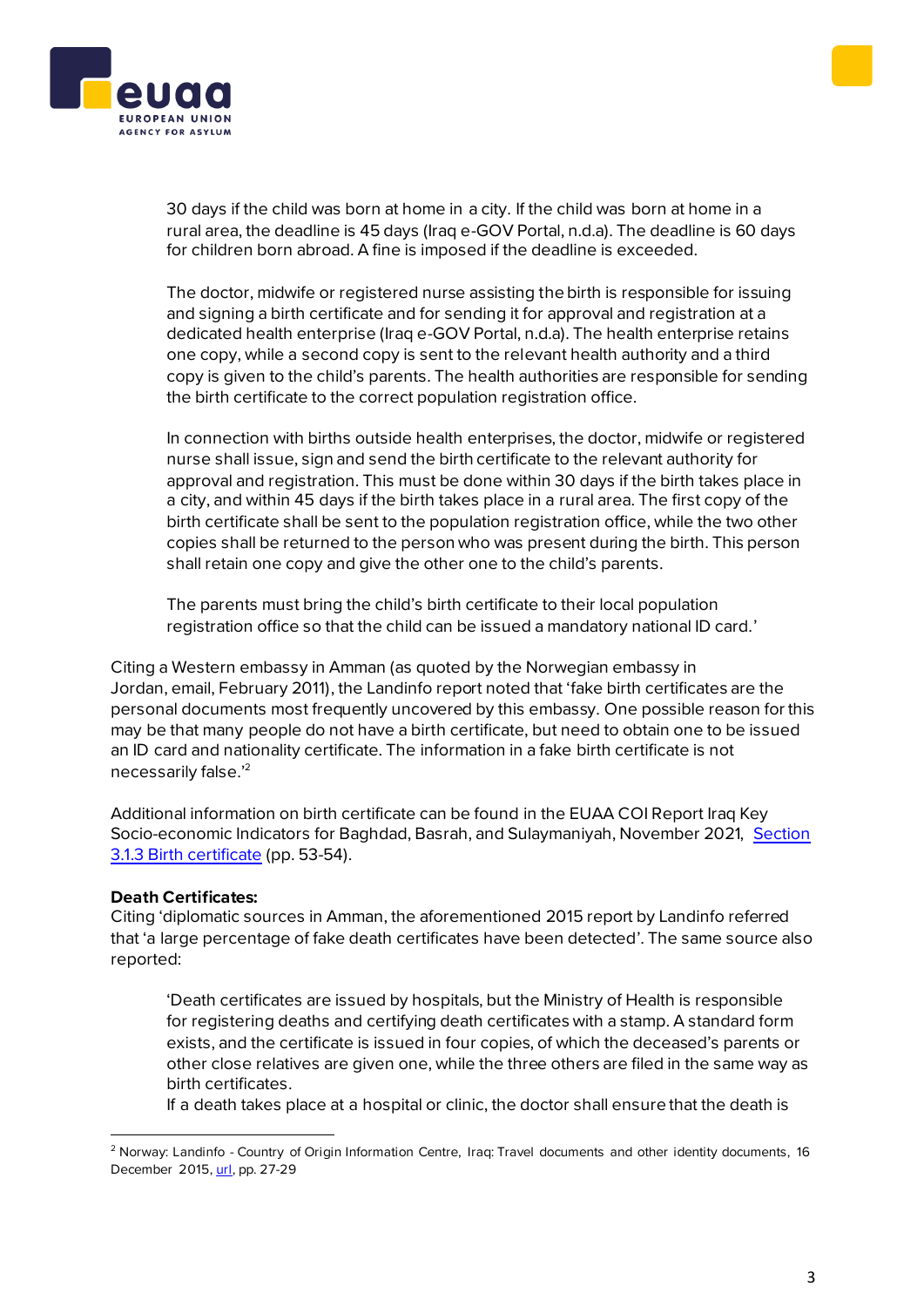



registered immediately, and the death certificate must be sent to the health authorities within 15 days (Iraq e-GOV Portal, n.d.b).

If a death takes place without medical personnel present, the next-of-kin must notify the closest health office or the local mayor can certify the death in consultation with two witnesses and report it to the local health office (IIVRS, 1980).

The doctor who is notified must send the death certificate to the health authorities within 15 days (Iraq e-GOV Portal, 2013b). A copy is sent to the deceased's local population registration office.

Iraq does not have a central register of deaths (Karagiozakis, 2009).' 3

## **Police warrants:**

In a March 2019 article by Asharq Al-Awsat<sup>4</sup>, a photo of the warrant issued by Iraq for the arrest of the former Nineveh governor as tweeted is included.<sup>5</sup>

Article 93 of the Criminal Procedure Code provides the following:

'The arrest warrant should contain the full name of the accused, with his identity card details and physical description if these are known, as well as his place of residence, his profession, and the type of offence to which the warrant relates, the legal provision which applies and the date of the warrant. It should be signed and stamped by the court. In addition to the details given, the warrant should contain an instruction to members of the police force to arrest the accused, by force if he will not come voluntarily'.<sup>6</sup>

# <span id="page-3-0"></span>**2. Samples of standardised court decisions, including official markings, stamps of documents contained in court decisions, as well as person responsible for signing these documents**

Among all sources consulted within the time constrain for responding to this COI query, no information could be found on samples of standardised court decisions, including official markings, stamps of documents contained in Iraqi court decisions, as well as on person responsible for signing these documents.

## <span id="page-3-1"></span>**3. Formal and informal procedure and samples of standardised form/letter issued by tribes for expulsion from tribe**

Among all sources consulted within the time constraint for responding to this COI query, no information could be found regarding formal and informal procedure as well as standardised form/letter issued by tribes for expelling members. The following information may be relevant nonetheless.

<sup>3</sup> Norway: Landinfo - Country of Origin Information Centre, *Iraq: Travel documents and other identity documents*, 16 December 2015[, url,](https://www.landinfo.no/asset/3369/1/3369_1.pdf) pp. 26-28

<sup>4</sup> Asharq Al-Awsat is an Arabic international newspaper headquartered in London. It focuses on Arab and international affairs. See: Asharq Al-Awsat, About Us, n.d.[, url](https://english.aawsat.com/home/page/1005421)

<sup>&</sup>lt;sup>5</sup> Asharq Al-Awsat, Iraq Orders Arrest of Ex-governor after Mosul Ferry Sinking, 28 March 2019[, url](https://english.aawsat.com/home/article/1654006/iraq-orders-arrest-ex-governor-after-mosul-ferry-sinking)

<sup>&</sup>lt;sup>6</sup> Iraq, Criminal Procedure Code 23 of 1971 (As Amended on 14 March 2010), 2010[, url](http://hrlibrary.umn.edu/research/Egypt/Criminal%20Procedures.pdf)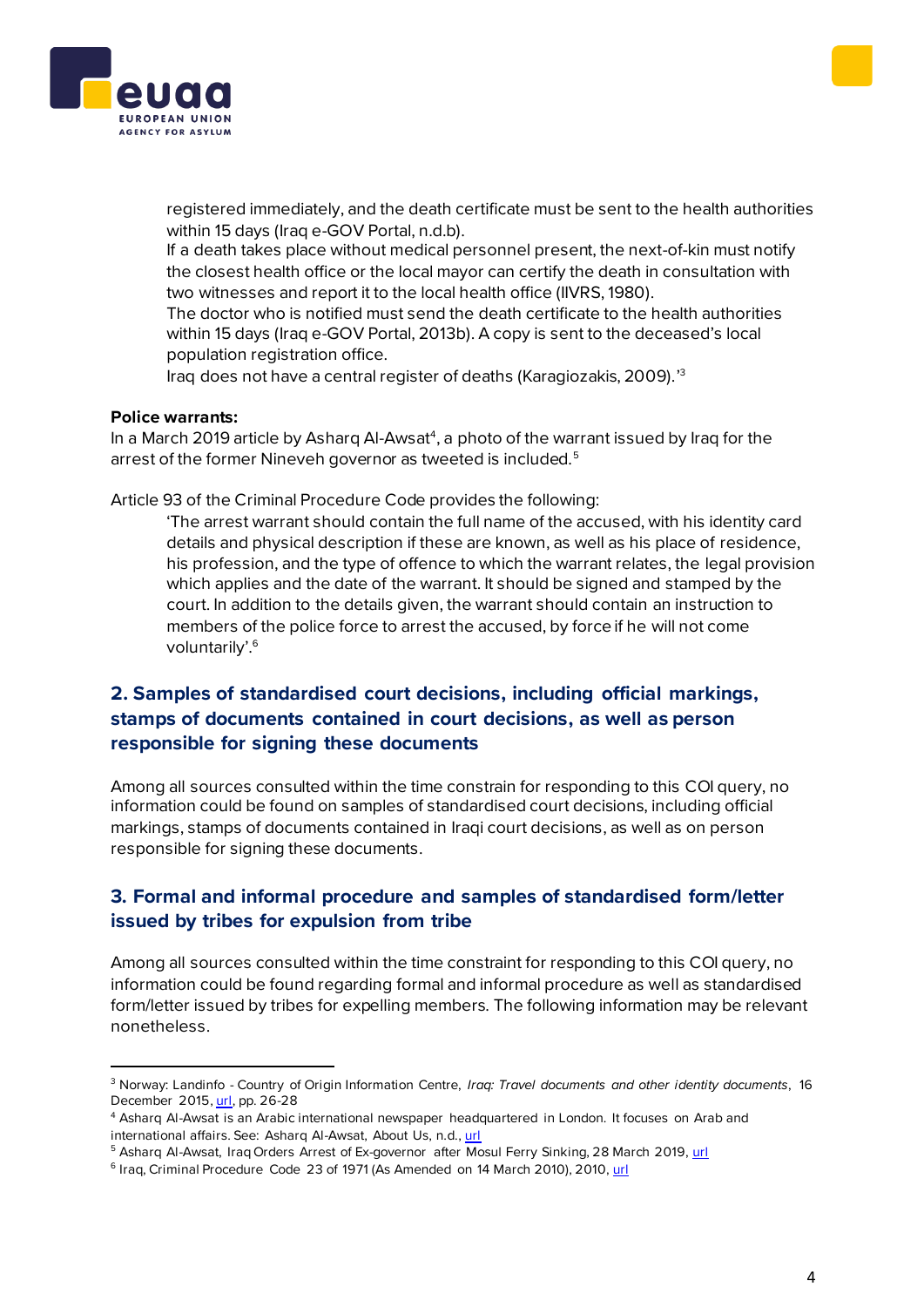



Tribal customary law ('*urf*') in Iraq does not vary significantly between tribes<sup>7</sup>, and it has been estimated that around 80 % of 'tribal structures, customs, and processes between Arab tribes are the same'.<sup>8</sup> Tribal law in Iraq is generally unwritten, but increasingly tribes are deciding to codify their norms in formal, written documents.<sup>9</sup>

## **Conflict resolution**

Tribal conflicts can be triggered by various offences, such as 'intentional or unintentional killing, [..] infliction of injury, loss of "honour" (e.g. as a result of the kidnapping or rape of a woman or girl, or socially unacceptable activities on social media), theft, unpaid debts, or unresolved disputes over land, access to water supplies or property', etc.<sup>10</sup>

The tribal law resolution process usually begins by the tribal leader ('*shaykh'*) of the perpetrator by reaching out to the tribal leader of the victim or his/her family, and starting the negotiations towards a settlement of the dispute.<sup>11</sup> If needed in more serious cases, a temporary ceasefire ('*atwa'*) may be imposed by the two tribal leaders, to last until an acceptable solution ('fasl') is found.<sup>12</sup> During the negotiations, the offender may be temporarily exiled from the tribe<sup>13</sup>, and in some cases also the offender's 'close male relatives'.<sup>14</sup>

The solution to negotiations is 'commonly' an agreement to pay financial compensation, including blood money ('*diyya*'), to the victim's family<sup>15</sup>, but may also include an agreement to provide services, or the expulsion/exile of the offender, among others.<sup>16</sup> According to researcher Haley Bobseine, the final agreement between the parties is usually hand-written and signed by the parties, and, once reached, 'the agreement is almost always upheld'.<sup>17</sup>

## **Expulsion**

The expulsion of an offender may be decided as a solution to the dispute, or as a part of it.<sup>18</sup> Accounts vary as to whether this includes the offender's family: it has been reported that the

 $^7$  Bobseine H., Tribal Justice in a Fragile Irag, 7 November 2019[, url](https://tcf.org/content/report/tribal-justice-fragile-iraq/); Carroll B. K., Tribal Law and Reconciliation in the New Iraq, 2011[, url,](https://www.jstor.org/stable/23012091?seq=1) p. 12

<sup>&</sup>lt;sup>8</sup> Bobseine H., Tribal Justice in a Fragile Iraq, 7 November 2019[, url](https://tcf.org/content/report/tribal-justice-fragile-iraq/)

<sup>&</sup>lt;sup>9</sup> Bobseine H., Tribal Justice in a Fragile Irag, 7 November 2019[, url;](https://tcf.org/content/report/tribal-justice-fragile-iraq/) Carroll B. K., Tribal Law and Reconciliation in the New Iraq, 2011[, url,](https://www.jstor.org/stable/23012091?seq=1) p. 12

<sup>&</sup>lt;sup>10</sup> UNHCR, Tribal Conflict Resolution in Iraq, 15 January 2018, [url,](https://www.refworld.org/pdfid/5a66f84f4.pdf) pp. 1, 2

<sup>&</sup>lt;sup>11</sup> Carroll B. K., Tribal Law and Reconciliation in the New Iraq, 2011, [url,](https://www.jstor.org/stable/23012091?seq=1) p. 14

 $12$  Bobseine H., Tribal Justice in a Fragile Iraq, 7 November 2019,  $url$ ; UCarroll B. K., Tribal Law and Reconciliation in</u> the New Iraq, 2011[, url,](https://www.jstor.org/stable/23012091?seq=1) p. 14

 $13$  Bobseine H., Tribal Justice in a Fragile Iraq, 7 November 2019,  $url$ ; Carroll B. K., Tribal Law and Reconciliation in</u> the New Iraq, 2011[, url,](https://www.jstor.org/stable/23012091?seq=1) p. 14

<sup>&</sup>lt;sup>14</sup> Carroll B. K., Tribal Law and Reconciliation in the New Iraq, 2011, [url,](https://www.jstor.org/stable/23012091?seq=1) p. 14

<sup>&</sup>lt;sup>15</sup> UNHCR, Tribal Conflict Resolution in Iraq, 15 January 2018, [url,](https://www.refworld.org/pdfid/5a66f84f4.pdf) pp. 1,2

<sup>&</sup>lt;sup>16</sup> Bobseine H., Tribal Justice in a Fragile Irag, 7 November 2019, [url;](https://tcf.org/content/report/tribal-justice-fragile-iraq/) UNHCR, Tribal Conflict Resolution in Irag, 15 January 2018[, url,](https://www.refworld.org/pdfid/5a66f84f4.pdf) pp. 1,2; Helfand A. M., Negotiating state and non-state law: the challenge of global and local legal pluralism, 2015[, url,](https://books.google.com.mt/books?id=f4lsCQAAQBAJ&pg) pp. 239

<sup>&</sup>lt;sup>17</sup> Bobseine H., Tribal Justice in a Fragile Iraq, 7 November 2019[, url](https://tcf.org/content/report/tribal-justice-fragile-iraq/)

<sup>&</sup>lt;sup>18</sup> Bobseine H., Tribal Justice in a Fragile Iraq, 7 November 2019[, url;](https://tcf.org/content/report/tribal-justice-fragile-iraq/) UNHCR, Tribal Conflict Resolution in Iraq, 15 January 2018[, url,](https://www.refworld.org/pdfid/5a66f84f4.pdf) pp. 2.3; Helfand A. M., Negotiating state and non-state law: the challenge of global and local legal pluralism, 2015[, url,](https://www.jstor.org/stable/23012091?seq=1) pp. 241-242; Carroll B. K., Tribal Law and Reconciliation in the New Iraq, 2011, url, p. 14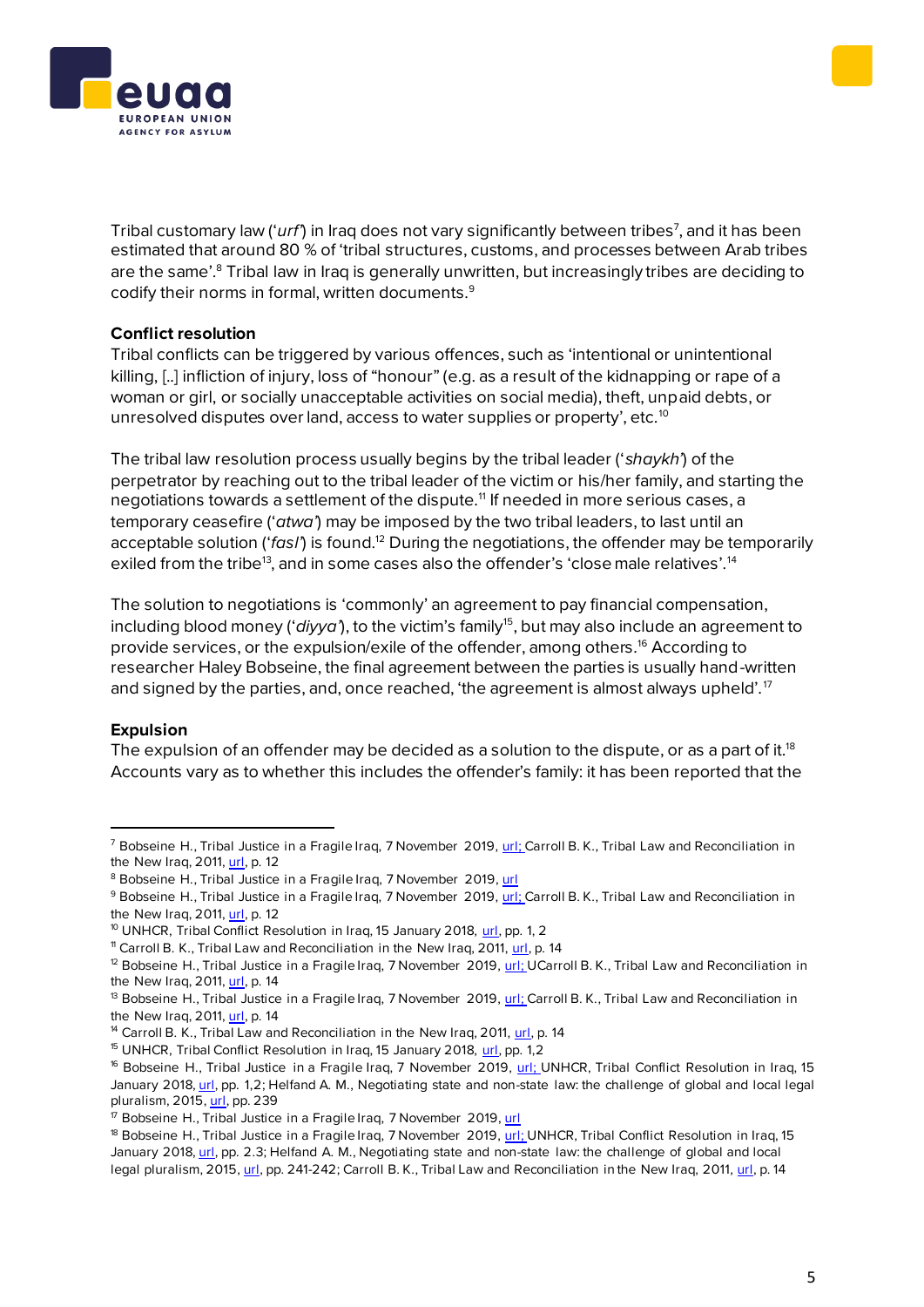



offender together with his family may be sent into exile<sup>19</sup>; another source stated that only the offender 'and perhaps his close male relatives' would be affected, while in different tribes, the offender's family may be allowed to remain.<sup>20</sup>

In October 2021, a covenant was agreed and signed by 'more than 40 confederate tribal leaders and 40 tribal leaders from all over Iraq', which contained, *inter alia*, the recommendation that a tribal conflict, and the decision to expel, 'should be related to the person concerned and should not include others (women, children, and relatives)'.<sup>21</sup>

Accounts with regards to the duration of the expulsion vary, with sources reporting that the expulsion may last for a fixed period ranging from several months up to 'more than five years<sup>'22</sup>, or it may last forever.<sup>23</sup>

## **Formal expulsion**

The expulsion of offenders from their tribe is a rare and severe measure.<sup>24</sup> According to Professor Michael A. Helfand, it can take place in three different ways, depending on the additional punishments that accompany the decision to expel.<sup>25</sup> The most severe type of expulsion is the formal expulsion, which is announced by letter containing 'a document ("sanad", or "certification")<sup>'26</sup> to other tribes, whereby the offender's tribe informs that it has expelled the offender and that it shall no longer be responsible for his actions.<sup>27</sup> This puts the offenders in a very vulnerable position, as that person will lose all protection from his tribe, and 'no tribal action is possible to defend him if violence were directed against him'.<sup>28</sup>

According to a 2018 report by the United Nations High Commissioner for Refugees (UNHCR), letters containing the *sanad* 'do not follow a standard format. The perpetrator may receive a copy of such a letter based on his standing in the tribe and his relationship with the sheikh, or may be informed verbally through relatives or other members of the tribe'.<sup>29</sup>

<sup>19</sup> UNHCR, Tribal Conflict Resolution in Iraq, 15 January 2018, [url,](https://www.refworld.org/pdfid/5a66f84f4.pdf) pp. 2.3; Bobseine H., Tribal Justice in a Fragile Iraq, 7 November 2019[, url](https://tcf.org/content/report/tribal-justice-fragile-iraq/)

<sup>&</sup>lt;sup>20</sup> Carroll B. K., Tribal Law and Reconciliation in the New Iraq, 2011[, url,](https://www.jstor.org/stable/23012091?seq=1) p. 14

<sup>&</sup>lt;sup>21</sup> USIP and Sanad for Peacebuilding, Press release, 5 October 2021, [url,](https://reliefweb.int/sites/reliefweb.int/files/resources/Press%20Release%20-%20Announcing%20the%20Tribal%20covenant.pdf) pp.1,4

<sup>&</sup>lt;sup>22</sup> Bobseine H., Tribal Justice in a Fragile Iraq, 7 November 2019[, url](https://tcf.org/content/report/tribal-justice-fragile-iraq/)

<sup>&</sup>lt;sup>23</sup> UNHCR, Tribal Conflict Resolution in Iraq, 15 January 2018[, url,](https://www.refworld.org/pdfid/5a66f84f4.pdf) p.3

 $24$  Bobseine H., Tribal Justice in a Fragile Irag, 7 November 2019[, url;](https://tcf.org/content/report/tribal-justice-fragile-iraq/) Helfand A. M., Negotiating state and non-state law: the challenge of global and local legal pluralism, 2015[, url,](https://books.google.com.mt/books?id=f4lsCQAAQBAJ&pg) pp. 241-242

 $25$  Helfand A. M., Negotiating state and non-state law: the challenge of global and local legal pluralism, 2015[, url,](https://books.google.com.mt/books?id=f4lsCQAAQBAJ&pg) pp. 241-242

<sup>&</sup>lt;sup>26</sup> UNHCR, Tribal Conflict Resolution in Iraq, 15 January 2018[, url,](https://www.refworld.org/pdfid/5a66f84f4.pdf) pp. 2.3

<sup>&</sup>lt;sup>27</sup> UNHCR, Tribal Conflict Resolution in Iraq, 15 January 2018, [url,](https://www.refworld.org/pdfid/5a66f84f4.pdf) pp. 2.3; Helfand A. M., Negotiating state and non-state law: the challenge of global and local legal pluralism, 2015[, url](https://books.google.com.mt/books?id=f4lsCQAAQBAJ&pg), pp. 241-242

 $^{28}$  Helfand A. M., Negotiating state and non-state law: the challenge of global and local legal pluralism, 2015,  $url$ , pp.</u> 241-242

<sup>&</sup>lt;sup>29</sup> UNHCR, Tribal Conflict Resolution in Iraq, 15 January 2018[, url,](https://www.refworld.org/pdfid/5a66f84f4.pdf) pp. 2.3